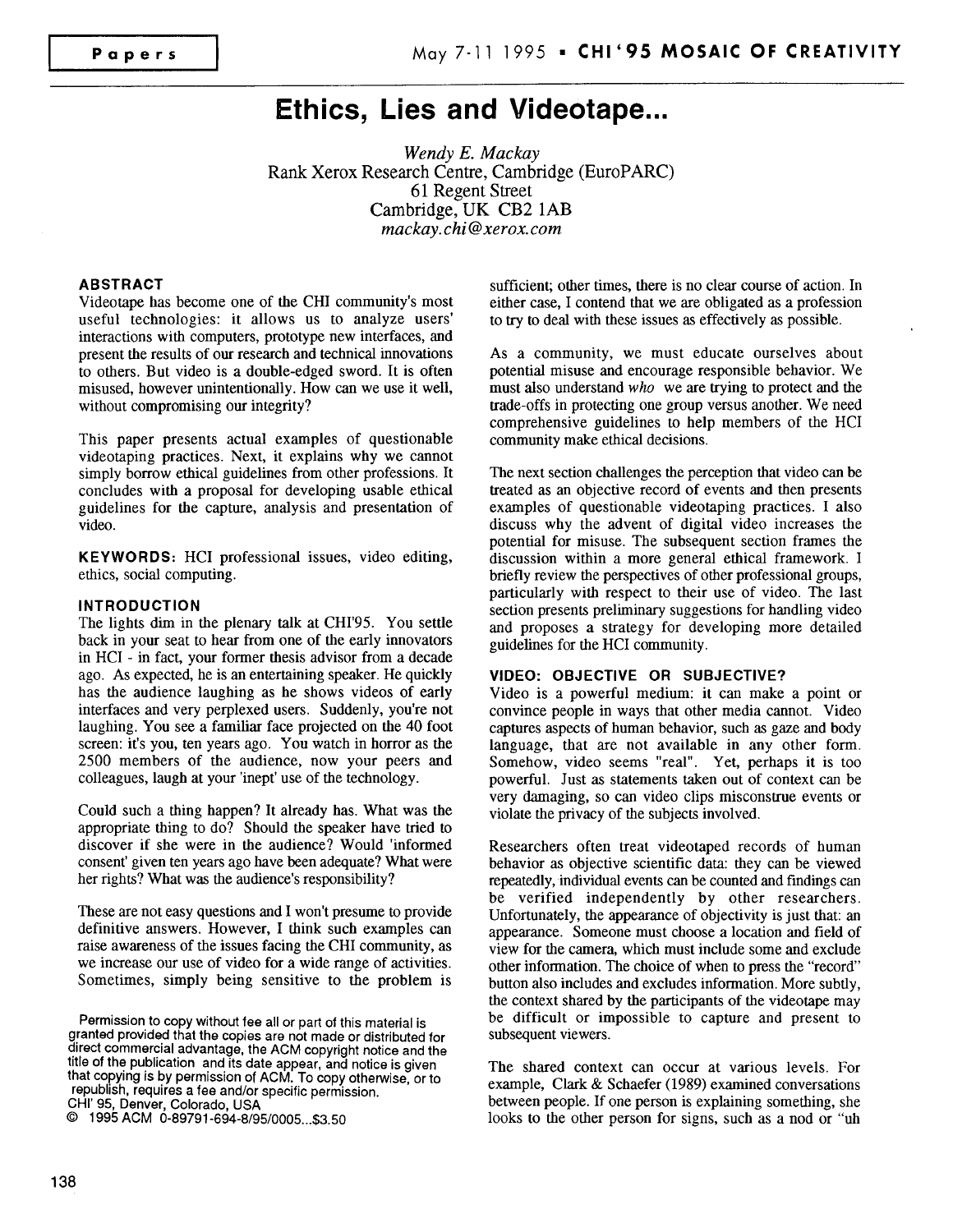huh" that he has understood sufficiently well for her to continue. She may not speak clearly but will continue if she is convinced that he is following her. Is she misspeaks, she may see him look puzzled and then smile, indicating that he has understood and she should continue. A camera shot of her face as she speaks will capture the exact words she spoke but not the shared understanding that evolved. The video records only the *fact* that she misspoke. Later, it could be used to "prove" that it was what she "really" meant.

Another problem arises when video captures conversations between people with shared prior experience, who speak in short-hand. In a live setting, an observer might be puzzled by what is meant or ask for clarification. With a video record, the same observer could view it repeatedly, develop a theory about the meaning and become convinced she understands, even if the participants meant something else.

People are used to being able to speak informally in daily conversation. Since both speakers and listeners know their memories can be unreliable, misunderstandings are usually cleared up through further discussion. When casual conversations are recorded, the ways of resolving misunderstandings changes. Suddenly, the speaker can no longer say "I didn't say that"; the videotaped record becomes an independent arbiter of what was said. But what was said is not the same as what was meant. Since people can change their minds over the course of a conversation, statements that seem to establish what the speaker 'really' meant distort the ongoing process of conversation.

Most people (except for politicians<sup>1</sup>) feel uncomfortable being recorded and change their usual behavior; they are not used to speaking "for the record". If electronic mail is notorious for generating misunderstandings due to informal writing, recorded casual speech is worse. Even speaking carefully can be dangerous, since viewers may interpret it as evidence of 'something to hide'. Broadcast media are thus subject to greater restrictions than print media. For example, "Recognizing the particular power of radio and television to influence public opinion, federal legislation was passed limiting the involvement of broadcasters in political camps." (Hall, 1978)

Recording video is only part of the problem. The audience and context in which the video is presented may also affect what is understood. For example, imagine recording a researcher's discussion of a new software interface that 'increases productivity'. This video, shown to employees

who interpret "productivity" as a euphemism for layoffs, suddenly has a very different impact. The infamous "sound bite", in which a short clip is selected to represent a longer event, may distort the original message or make rare events appear representative. "TV news often avoids coverage of the story that doesn't have anything visual and too often makes editorial decisions based on the availability of pictures rather than true news value." (Hall, 1978, p.17)

These examples demonstrate the importance of context and how easily video can be misinterpreted, intentionally or not. Unfortunately, even people who recognize that a videotape is not an objective record find it easy to slip into thinking that it is somehow real. Video is powerful; care is required both in its production and its interpretation. The use of video raises ethical questions: we can look to the literature in ethical theory for help addressing them.

## **ETHICAL THEORY**

The ethical literature is vast, with philosophical discussions dating back to Plato and Aristotle. According to Forester and Morrison (1990), most current professional ethical codes are influenced by three more modem perspectives: ethical relativism (Spinoza), consequentialism or utilitarianism (J.S. Mill) and deontologism (Kant). The latter two are most relevant for computer professionals: "Consequentialism says simply that an action is right or wrong depending upon its consequences, such as its effects on society. [...] By contrast, deontologism says that an action is right or wrong in itself. Deontologists stress the intrinsic character of an act and disregard motives or consequences." (Forester and Morrison, 1990, pp. 16-17)

Older, more established professions, such as medicine and law, provide codes of ethical practice for their members. Their goals are to establish their status as a profession, to regulate their membership and convince the public that they deserve to be self-regulating (Frankel, 1989). Some, such as Ladd (1980), dismiss the notion of organized professional ethics as having few benefits and real potential for harm, while others, such as Bagley (1977), argue that "a written code is a necessity". Luegenbiehl (1992) argues that "Codes of ethics need be neither authoritarian nor designed for the enhancement of a profession. Instead, they should help the professional seeking to engage in ethical practice".

Computer science is a relatively new field but already has a large literature on ethics and computing. (See recent books by Forester and Morrison (1990), Johnson (1994) and Dunlop and Kling (1991).) Martin and Martin (1994) compare four codes of ethics: ACM (1992), IEEE (1992), Data Processing Managers Association (DPMA, 1989) and the Institute for Certification of Computer Professionals (ICCP, 1989). The four codes are similar to each other and to other professional codes because they take a generic approach to ethics. Privacy and confidentiality of data were seen as the only elements that "reflect the unique ethical problems raised by computer technology" (Martin and Martin, 1994). Since video involves both privacy and confidentiality issues, ethical guidelines for HCI must go beyond general ethical codes.

<sup>&</sup>lt;sup>1</sup>I suspect that the reason that political speeches sound so odd **is that politicians have learned to speak entirely in "sound bites". Aware that most people will judge a speech from the short clips selected by the media for the evening news, politicians learn to speak in short phrases that will sound good, even when taken out of context. Unfortunately, most people have no experience talking this way and often find themselves looking ridiculous when interviewed.**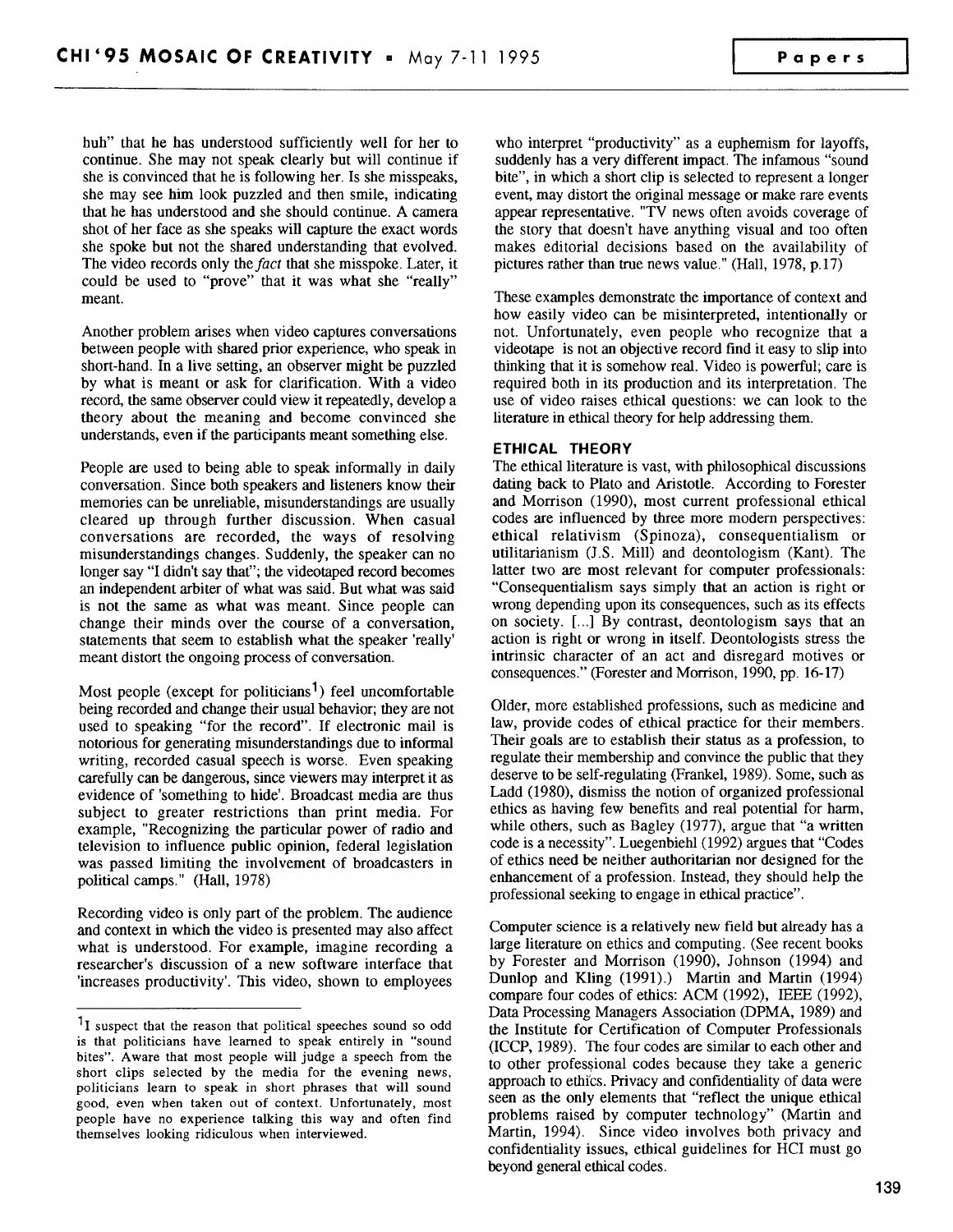The ACM Code of Ethics and Professional Conduct, revised in 1992, is generally considered to be the most complete. Anderson et al. (1992) state that the new ACM code "recognized the difficulty that ACM and other societies have in implementing an ethics review system and came to realize that self-regulation depends mostly on the consensus and commitment of its members to ethical behavior". Like Luegenbiehl (1992), they argue that the most important function of a code of ethics is its role as an aid to individual decision-making. They illustrate ethical issues with nine cases that call for individuals to make ethical decisions. Each case has an individual scenario illustrating a typical decision point that relates to sections of the code.

Bok (1982) reported that over 12,000 distinct ethics courses, including law, medicine, business, engineering, liberal arts, research sciences, religion and philosophy, were taught in American academic institutions. Discussing case studies in the class room has been shown to be an effective teaching approach (Dunfee, 1986) and the SIGCAS newsletter regularly presents such ethical case studies for discussion (e.g., Gotterbam, 1993). Rather than argue about the merits of different ethical philosophies, I have chosen to follow this strategy, presenting scenarios based on real events and proposing guidelines related to the capture, production and presentation of video.

# **QUESTIONABLE USES OF VIDEO**

The following examples of questionable uses of video are based on actual incidents. However, some of the details have been changed to disguise the participants or setting.

## *Candid Camera?*

Linda is preparing her **CHr95** presentation and wants to give an entertaining talk. She looks through her videotapes of user sessions and finds several funny clips of users doing unexpected things. At the talk, she makes a joke and shows the clip; the audience laughs.

Is Linda guilty of perpetuating a "candid camera" approach, in which research videos become transformed into a form of entertainment at the expense of users? Is this an appropriate activity for professionals who purport to support users? On the other hand, does this mean that we can't have entertaining CHI talks or videos?

#### *Lack of permission?*

Jane is a trained anthropologist who has just conducted a study of work practices within a corporation. She and her colleagues have videotaped a number of meetings in which sensitive issues, such as determining who should be laid off, have been discussed. The participants are very sensitive about being videotaped and have requested that the videotape not be shown to anyone else in the company. Later that year, Jane presents her work to at a workshop at a CHI conference and includes several clips of video taken from her research.

Is this a violation of her agreement with the participants in her study? Is there a way in which she can disguise the video to prevent any possible feedback from the research audience to the company?

#### *Is the reviewer responsible?*

Ralph is reviewing presentations for a workshop he is running. Several of the participants propose to show video of users involved in their work. He decides that it is the responsibility of the authors to obtain the appropriate permissions and does not ask whether the authors have permission to present the tapes in this forum.

What is the reviewer's role? Should he remind the authors of their obligations? Should he go further and request evidence of having obtained appropriate permissions? Under what circumstances should he reject a submission?

#### *Wrong audience?*

Fred is developing a technique for combining real data with video simulations to provide training for pilots. He takes data from the flight recorders of planes that have crashed and recreates the situation, including external weather conditions and instrument readings. He plays one of his recreated videos to human factors colleagues, who suddenly find themselves listening to the voice of a real pilot saying: "Oh my God!" followed by a scream and a crash. The audience is stunned. Suddenly the very personal experience of another human being's death was being presented to them, without warning, as a part of a training exercise.

Was it appropriate to show a sensitive video designed for one audience to another? Was this a violation of the dead pilot's privacy? Could he have presented his work to this audience without using the real tape?

## *Undue influence?*

Harry conducts usability studies of new software products for his corporation. He videotapes each usability session and carefully analyzes what causes the user's problems and where they make errors. He then discusses the issues with the software developers. Harry is particularly annoyed by one feature and wants to convince the software developer that it should be changed in a particular way. He shows a video clip of one of the users struggling with the feature as proof that his way is better. He does not show other clips in which users do not experience problems with the feature.

Is Harry taking advantage of people's willingness to think that video is an objective record in order to win an argument? Could Harry provide a more balanced view by presenting an overview of the relevant anecdotes? What would such an overview consist of?

#### *Inappropriate special effects?*

John is preparing a video of his new software system for the CHI'95 conference. He carefully records what happens on the screen and then edits out a number of "boring" sections in which the system responds especially slowly. He adds a cut to a separate system, which will eventually be integrated with his, to show what would happen if they were connected.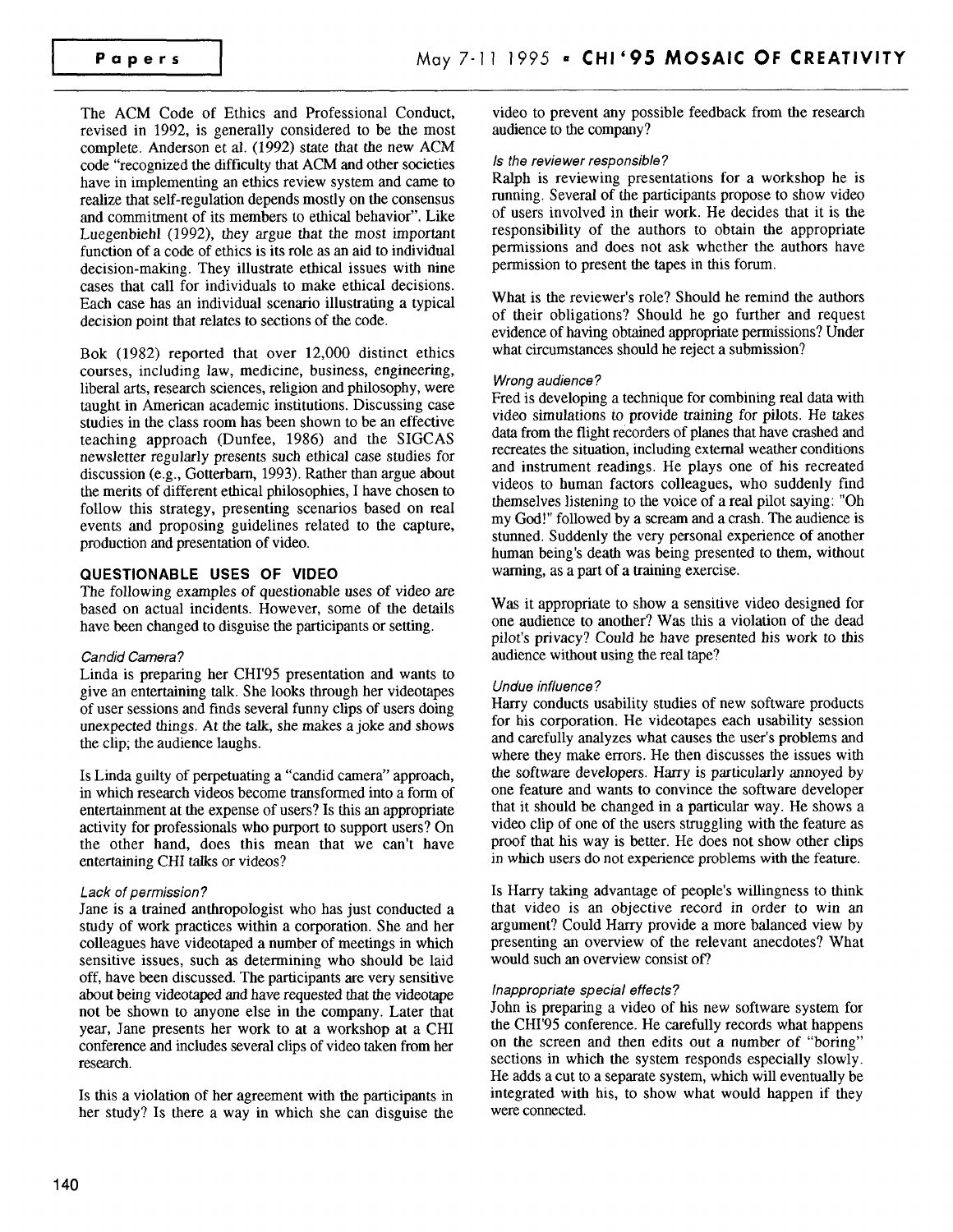Under what circumstances is it reasonable to make a system appear faster or more complete than it is? Would a disclaimer, describing the level of editing, be sufficient?

## *Inappropriate reuse?*

Mary is the product manager in charge of a new product being exhibited for the first time at **CHr95.** She is proud of their usability lab and shows videotapes of some of the user studies to illustrate how well the interface works. When asked if she had obtained pennission from the subjects of the video, she is surprised and says it had not occurred to her to do so. She believes she is safe, legally, since the people in the tape were company employees.

Even if she is not legally liable, does Mary have a responsibility to ask permission from the subjects? When is it appropriate to ask permission? Prior to recording, after the subject has seen the video, or just before each event in which the video will be shown. Is it possible for the subject to really understand what the implications of giving permission are?

#### *Recording without permission?*

The XYZ research laboratory allows people in the lab to communicate with each other via live video connections. Privacy issues have been carefully considered and there are a variety of ways for people to select how others may connect to their cameras. A separate program takes snapshots every few minutes from the media space and displays them in a window. One day, one of the participants in the media space walks into a room where a group of her colleagues is laughing at something. She discovers it's a picture of her, with someone giving her a kiss on the cheek (actually, her husband). Since it is impossible to see who the person is, the group laughingly teases her about who it might be.

What is the difference between a temporary record, in which a recently-shot image is displayed, and a more permanent record? Is it acceptable to select segments from an on-going stream of activity and highlight them?

#### *Computing on video*

All the previous examples have actually occurred, based on today's technology. We face a potentially much bigger problem with the advent of digital video. At SIGGRAPH '93, a panel of special effects experts showed a "behind the scenes" look at Jurassic Park, in which a stunt woman's image is changed to become that of the main actress. We fully expect special effects in science fiction movies and are amazed by the skill at which dinosaurs can be made to look real. What is less obvious is that special effects are used in most Hollywood movies to create images of reality. These techniques can be used to distort what we see.

Employers already monitor workers through computers. Pillar (1993) surveyed over 300 CEOs and MIS directors and found that 22% searched electronic mail, voice mail, computer files and other networking communications of their employees. Lyon (1994) discusses the role of electronic surveillance in society. Video is increasingly part of that electronic surveillance. For example. Great Britain has a new system that automatically reads the number plates (license plates) of a speeding car and displays the number, together with the excess speed, on a roadside display. The aim at present is to shame the offender, but the next step may be to link the system to a police database. In the past, people had to watch video from electronic surveillance cameras. Now, computers can watch for us.

The above list is not exhaustive, but illustrates problems of varying levels of severity. In most of these examples, the individuals are well-intentioned. In fact, some members of the HCI community will find nothing wrong with some of these scenarios. But this makes the issue problematic: we need to raise the level of awareness and try to establish guidelines that we can agree upon.

#### **GUIDELINES FROM OTHER PROFESSIONS**

Since Human-Computer Interaction is a new field, we should learn from other, more established professions. Some research disciplines, particularly the medical and social sciences, have well-established guidelines for using human subjects and include the use of videotaped records in this context. Other disciplines, such as computer science, have no history of using video (or human subjects), leaving HCI members from those fields without any guidance. Unfortunately, even those disciplines that *do* have guidelines for video do not provide sufficient guidance for the diversity of uses of video found in the HCI community. This section briefly summarizes the ethical or legal perspectives of various professions.

#### *Medicine*

Physicians have a long history of dealing with ethical issues. The Hippocratic oath urges physicians to "do no harm", i.e. to protect the patient. Key issues include who should choose a patient's treatment plan and how can patients without medical training evaluate risks or give informed consent about procedures. Doctors must present the options and supply all "material" information to the patient, but not necessarily provide full disclosure. Macklin (1987, p.45) describes the evolution of biomedical codes from the *professional community standard,* which asks "what reasonable medical practitioners in similar situations would tell their patients" to the current *reasonable patient standard:* "what the reasonable patient would want to know before giving consent to a recommended therapy." Studies show that poor communication and lack of information make patients more likely to refuse a particular treatment. This standard has helped doctors develop better relationships with their patients, with the accompanying danger that better relationships make it easier to obtain consent. Shannon (1976) and Beauchamp & Childress (1983) provide different views on biomedical ethics. Collste (1992) explores the question of whether computers, particularly expert systems, cause new moral problems.

#### *Social Sciences*

Experimental Psychologists who perform experiments with people are expected to follow guidelines established by the American Psychological Association (1991) or the relevant organization in other countries. Individual universities and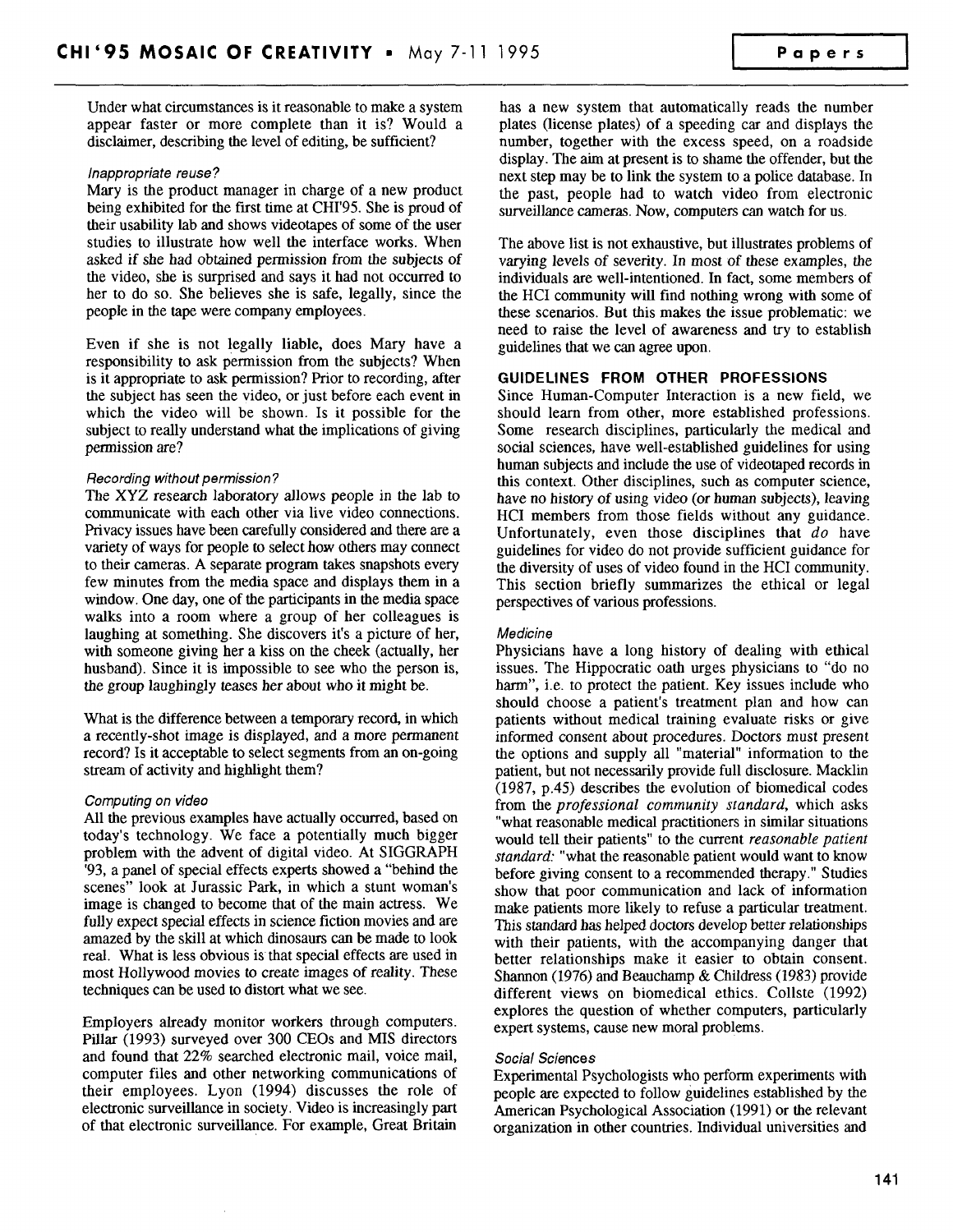organizations often publish guidelines, e.g., Queen's University (1989) or UCLA (1987). Most universities also have a committee that reviews research proposals and approves the procedures, e.g., the Massachusetts Institute of Technology Human Subjects Review Committee.

Subjects in Psychology experiments must sign a consent form that describes how any data collected about the subject will be used. After the experiment is completed, the experimenter is expected to "debrief' the subject and explain what occurred. Most guidelines are designed to protect the subject from harm. The APA guidelines were influenced by a famous set of experiments by Milgram (1965). Subjects were told to administer electric shocks to people (actually confederates of the experimenter) if they missed questions on a learning test. Milgram found that subjects followed these orders, even to the extent of believing they had killed the person receiving the shocks. Understandably, the subjects were traumatized by this experience.

Anthropologists and Sociologists work with people in field rather than laboratory settings. Videotape is increasingly used to record people's activities in the context of their daily hves. Both professions have also established ethical guidelines for the protection of their subjects. Critical issues include the problems of how to handle data collected in the field and how to handle naive informants who may not be able to give true informed consent.

#### Journalism

Hulteng (1985) describes the chief function of journalism as "the communication to the public of a reasonably accurate and complete picture of the world around us [...] The central ruling ethic of journalism [is] to report the news of the world dependably and honestly." (pp. 170-171) Broadcast journalists are thus ethically beholden to their audiences: they "protect" their viewers by presenting an "objective" account of an event. It is ethical to show a person negatively, as long as it is a "truthful" view. However, Hall (1978) explains that the FCC requires journalists to "contact the person attacked, provide a transcript of the charge and allow equal time for a response." Ordinary people (i.e., not celebrities) may not have their images broadcast without permission, unless the event is 'news' that occurred within the past 24 hours.

Hall discusses journalist's rights and responsibilities, from the Fairness Doctrine, which covers libel, slander and invasion of privacy to the Shield and Sunshine laws, which enable journalists to protect their sources. Kronewetter (1988), as well as Hulteng and Hall, discuss journalism ethics and Malcolm (1990) and Alley (1977) provide exposes of ethical violations.

Documentary film-makers do not believe in a single, objective point of view. Their goal is to present a fair perspective, from a particular point of view, through selective shooting and editing. Participants in their films should feel they have been presented fairly, if not always positively.

#### Marketing Firms

Marketing firms videotape "focus groups" to get customer reactions to new and existing products. Their loyalty is to producer of the products they examine. They must protect their clients, not only from potential lawsuits but also from information leaks to competitors.

#### Law and Accounting Firms

"Lawyer-client privilege" and "accountant-client privilege" (Causey, 1988) enable clients to speak in confidence to these professionals, another case of protecting the client, both legally and through ethical codes.

#### Publishers

Publishers must obtain copyright permission from the person who created the videotape before they can distribute it. They are legally responsible for protecting the producer (or copyright holder) of the videotape. Samuelson (1994) discusses legal precedents for the fair use of copyrighted material, including video, e.g., the ability of consumers to videotape broadcast television programs for home use.

#### Software Developers and Other Corporations·

Corporations use video for a variety of purposes, from usability studies to product marketing. Getting permission protects the corporation from lawsuits. Hollywood's Universal Studios obtains global permission from their visitors: a sign informs them that, by entering the park, they have given tacit permission to be videotaped and their images may be used for commercial purposes. People who object are directed to a guest relations office.

#### Who are you trying to protect?

Trying to understand the goals of each of these professional guidelines reveals a fundamental problem: each is concerned with protecting someone, but they are all different types of people. Some try to protect the person being videotaped. Others try to create an objective view for the benefit of an audience. Some must protect the confidentiality of their clients, while others want to protect the producer of the videotape. The HCI community includes people concerned with each of these situations; our ethical guidelines must somehow address them all.

## PRELIMINARY GUIDELINES

Who should the HCI community listen to when developing ethical guidelines for video? We have a diverse (and growing) set of uses of video, both as data about users and technology and as a presentation form for users, customers, management, fellow developers and the HCI research community. What perspective or perspectives should we consider? It is not enough to simply say we should "protect everyone"; we might end up avoiding video all together. We must consider the implications of a variety of uses of video and develop guidelines accordingly.

A good set of guidelines must cover everything from the initial videotaping to its final presentation and address, at least, the following questions: How do we obtain "infonned consent"? How should recording of video be constrained? Are restrictions on the analyses performed necessary? Under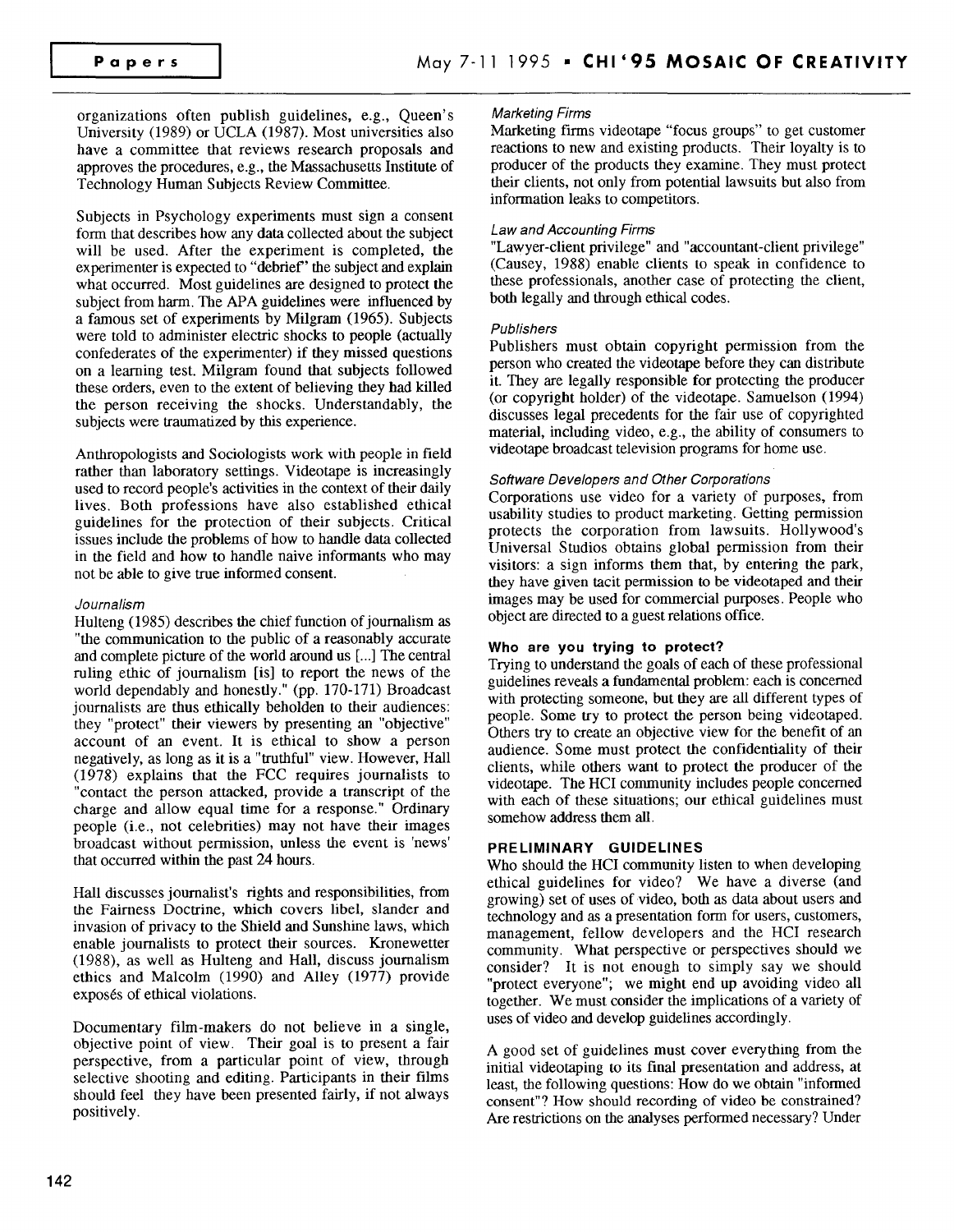what conditions should video be presented and to which audiences? Who are we trying to protect? How can people protect themselves and what social structures are needed to ensure that they can? What are the legal and cultural implications of videotaping in different countries? How do we avoid confusing ethics and good taste?

The suggestions presented below are offered as a starting point for discussion, rather than a definitive set of guidelines. They are based on discussions with members of the HCI community and influenced by guidelines from other professions. I encourage people to try them and provide feedback about what does and does not work.

For the purposes of clarity, the term *producer* is used to refer to any person who creates a videotape, including academic researchers, usability specialists and software developers. The term *user* refers to any person in the videotape, including participants in laboratory studies or people being videotaped in the course of their daily activities.

# **A. Prior to Recording**

# 1. Establish what constitutes informed consent

Prior to recording, obtain *informed consent* 1: make sure the user understands the implications of being videotaped. The producer must define what constitutes informed consent. This may be difficult, as in the introductory example.

## 2. Inform people of the presence of live cameras

If a camera is left on, e.g., in a media space or to record an event, let people know when they are on camera and give them the opportunity to avoid being in the camera's view. A sign should state whether or not the video is being recorded. For example, EuroPARC's media space uses a camera in the commons area. A mannequin holds the camera and a sign to let visitors know they are on camera.

## 3. Ask for permission before videotaping

Tell users that a videotape record will be made and give them the opportunity to speak off the record or stop the recording altogether. Consider if the user feels social pressure to agree and make it clear that saying no is legitimate. A voiding social consequences may be difficult, e.g., when a meeting is taped and only one person objects.

## 4. Explain the purpose of the video

Tell users the expected purpose and other potential uses of the video. For example, videotapes from usability studies are sometimes re-used for advertising. Tell users whether separate video clips or the entire session could be used.

#### 5. Explain who will have access to the video

Tell users if anyone other than the producer will view the video. Users may not mind a researcher seeing a tape, but may feel uncomfortable if it is shown to colleagues, managers or general audiences, e.g. at a CHI conference.

## 6. Explain possible settings for showing the videotape

Tell users where the videotape could be shown. For example, at CHI conferences, videotapes may be shown to large audiences during talks, in small videotape viewing rooms, or on the hotel cable TV. In some corporate settings, some video clips may be used for advertising.

# 7. Explain possible consequences of showing the video

Producers may find it difficult to adequately convey how a user might feel if the video were shown in a certain setting. For example, a video clip shown on a television monitor to colleagues might be acceptable, but highly objectionable when projected on a 40 foot screen to a large audience.

# 8. Describe potential ways video might be disguised

If the video will be used in unpredictable settings, describe how the user's image will be disguised, e.g., through blurring the user's face. Mantei's (1990) "Strauss Mouse" video is a clever example of avoiding potentially embarrassing use of research videos; she used actors' hands to demonstrate the ways executives misunderstood a 'simple' computer mouse.

# **B. After Recording**

#### 1. Treat videotapes of users as confidential

Do not allow others to view videotapes casually and restrict access to them. This protects producers as well, e.g., if a manager decides to reuse video in ways that violate the original agreement between the user and producer.

## 2. Allow users to view videotapes

Ideally, give the user the opportunity to view the completed video. If this is not possible, the producer should consider ways in which people can be disguised. For example, some video editing systems can blur or distort a face.

3. If use of the videotape changes, obtain permission again Asking permission is not a simple matter. Permission can be given before recording or after the user has been taped, or after the user has seen the tape, or just prior to an event in which it will be shown. The user can give blanket approval or approve individual events.

Give users sufficient information to make an informed choice and let them change their minds. For example, in the CHI'89 Kiosk (Soloman, 1990), users who contributed their images for the conference were again asked for their permission when the database was printed on a CD-ROM.

## **C. Editing Video**

k.

## 1. Avoid misrepresenting data

Producers are responsible for editing videos so as not to imply that particular events are representative if they are not. If video is presented as data, distinguish between anecdotal and representative clips of "typical" events.

<sup>&</sup>lt;sup>1</sup>The principal of 'informed consent' is to ensure that people do not give their permission for something without understanding the consequences. Getting a signature on a piece of paper is not sufficient. The person requesting consent is responsible for explaining the procedures and ensuring that these procedures, as well as the subsequent use of any resulting information, are fully understood.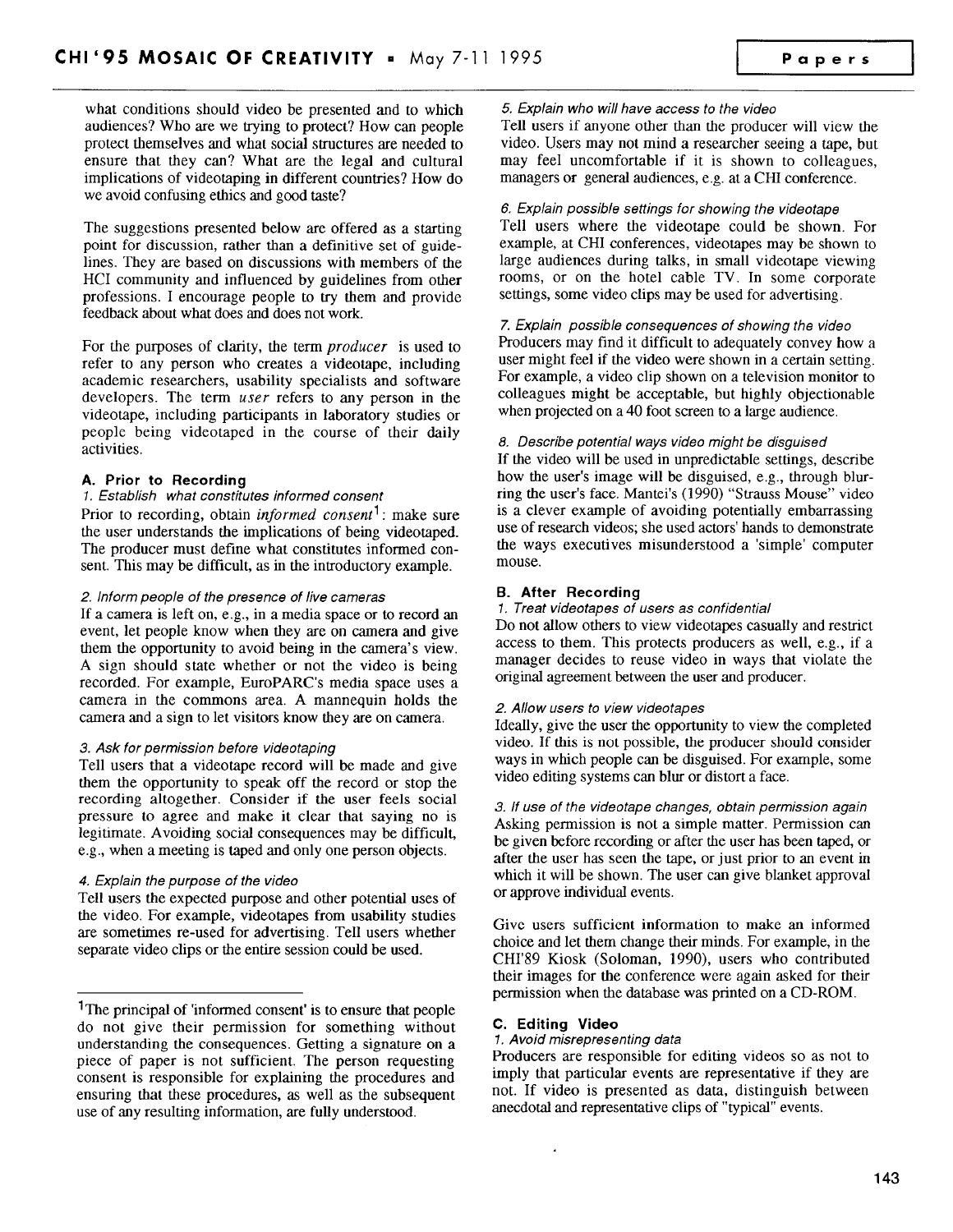#### *2. Distinguish between envisionments, working prototypes and finished products*

Clearly label presentations of technology as envisionments, working prototypes or finished products. Envisionments propose or illustrate ideas that have not been fully implemented. Working prototypes have been implemented and should not resort to tricks to make them look more complete. Products are completed commercial systems and must avoid misrepresenting their performance or features. For example, Wellner's (1992) videotape includes clearly labelled envisionments of future ideas contrasted with examples of working software.

## *3. Label any changes made to enhance technology*

Show the actual time it takes for a particular operation or else clearly label cuts designed to improve the pacing of a video presentation. Do not simply cut out the slow sections to make your system appear faster.

## **D. Presenting Video**

# *1. Protect users'privacy*

Hide individuals when possible. For example, shoot over the user's shoulder to see the screen, rather than the user's face. Obviously, this only works if specific characteristics of the user, such as facial expressions, are not an essential part of the record. Consider disguising the user's voice.

#### *2. Do not highlight clips that make users look foolish*

Do not show "funny" clips to make users look foolish. This does not mean avoiding all amusing video clips; just be sure that the joke is not at the user's expense.

## *3. Educate the audience*

When giving a presentation, educate the audience: rather than laughing at the user, explain how misconceptions about the technology can lead to breakdowns.

## *4. Do not rely on the power of video to make a weak point*

Be careful when showing video clips to support arguments in favor of particular technology changes. Some video clips may magnify small problems or present a distorted picture.

## 5. *Summarize data fairly*

Clearly state the purpose of summaries of video data. Video data can be compressed in a variety of ways. Video clips can provide a shortened version of what occurred in the session or can be used to "tell a story". If clips are presented in random order, they can be combined to show "typical" interactions, highlight unusual or important events, or present collections of interesting observations.

## **D. Distributing Video**

*7. Do not use videos for purposes for which they were not intended* 

Do not allow video of users to be used for purposes that they are not aware of, e.g. for an advertisement.

# **NEXT STEPS**

ACM/SIGCHI has already begun to address a few of the issues relating to video. Every year, attendees ask to videotape CHI conference presentations, often for good reasons, such as non-native speakers who want a video

backup. The SIGCHI executive committee is currently drafting a set of videotaping guidelines to try to balance the needs of audience members with the rights of presenters. The *[vision.chi@xerox.com](mailto:vision.chi@xerox.com)* mailing list has been the forum for the discussion of various drafts and the final version will be published in the SIGCHI BuUetin.

Another policy statement on video appears in the CHI Calls for Participation, e.g. from CHI'95: "Submission of video or pictures of identifiable people should be done with the understanding that responsibility for the collection of appropriate permissions rests with the submitter, not CHI'95." This gives submitters the unfortunate impression that this is solely a legal issue and that once permission has been obtained, the submitter and the conference have no further responsibility in the matter.

The CHI community, given its mix of disciplines and variety of activities, has a unique perspective to offer on the issue of ethics and video. We should take advantage of CHI-sponsored conferences to raise awareness and generate discussions, e.g. Mackay (1989,1990). We can establish an electronic discussion forum and consider collaborations witli other organizations, such as SIGCAS (Computers and Society), CPSR (Computer Professionals for Social Responsibility) and the Electronic Frontier Foundation.

In the late 1980's, SIGCHI sponsored a task force that produced the influential ACM SIGCHI Curricula for Human-Computer Interaction (Hewett et al., 1992). Perhaps the time has come for a similar task force to develop an HCI code of ethics that builds upon the general ACM code and addresses issues unique to HCI, such as video.

# **CONCLUSIONS**

This paper illustrates how easy it is, however inadvertently, to misuse video. Because videotape has become so prevalent in our profession, it is time for us as a community to become aware of the potential dangers and develop guidelines for ethical handling of video. These guidelines must go beyond legal requirements and provide protection for a variety of people involved in the HCI community.

HCI is not the only professional field that uses video. We can learn from other professional ethical codes. However, we cannot blindly adopt other ethical codes. Each profession is concerned with protecting someone: the person in the video, the audience viewing the video, the client paying for the video or the producer of the video. Since the HCI community must address the needs of all of these people, we are uniquely positioned to create a broad-based set of guidelines that help us make informed, ethical decisions about our uses of video. If we are successful, guidelines may influence the wider set of organizations who are struggling with how to handle this powerful new medium.

# **ACKNOWLEDGEMENTS**

The participants in the "Video as a Research and Design Tool" Workshop and attendees of the CHI'90 Discussion Forum on Video Ethics provided many insights and examples. Austin Henderson pointed out the importance of